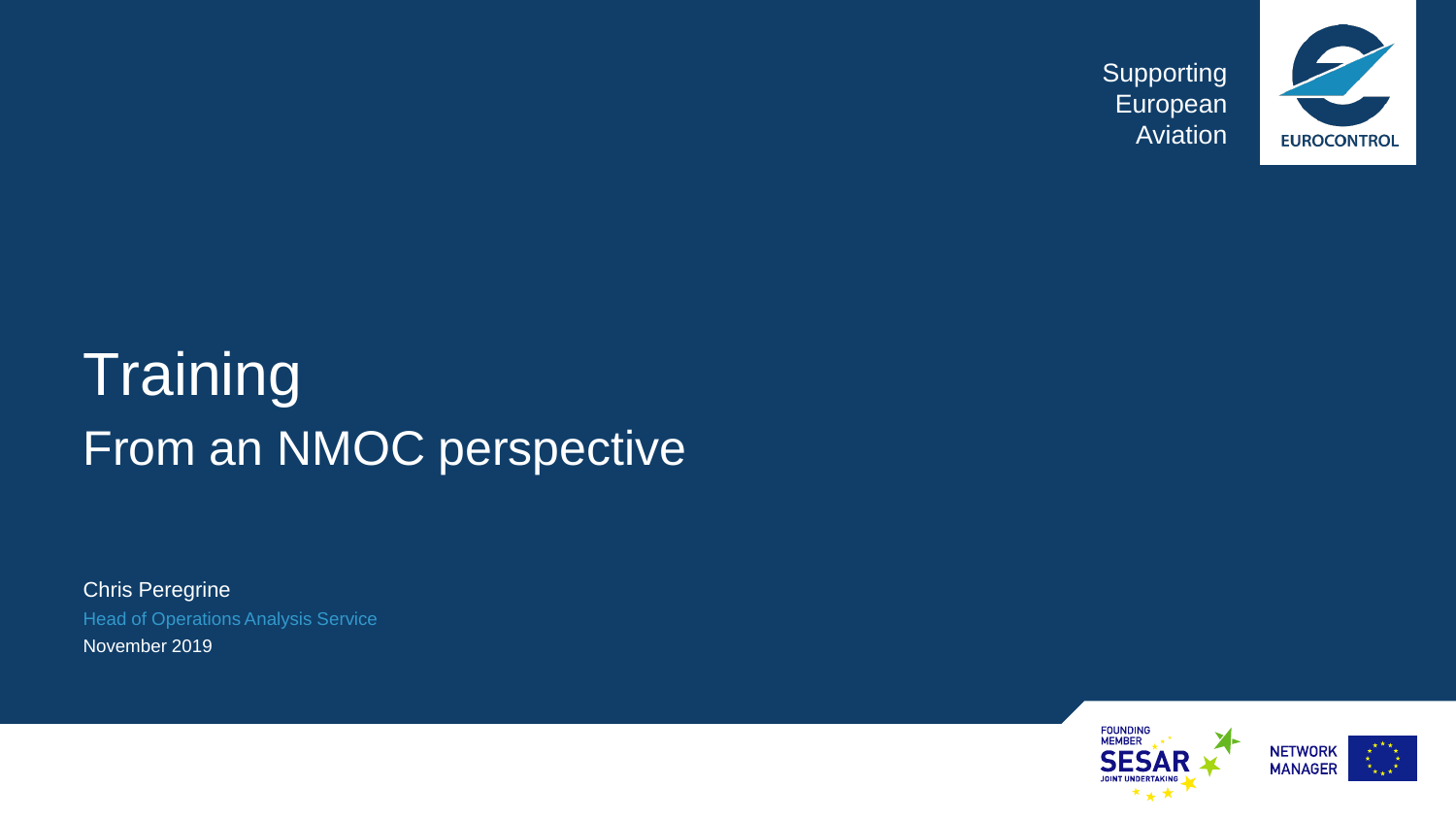



## Less Specialisation More Cross Domain competence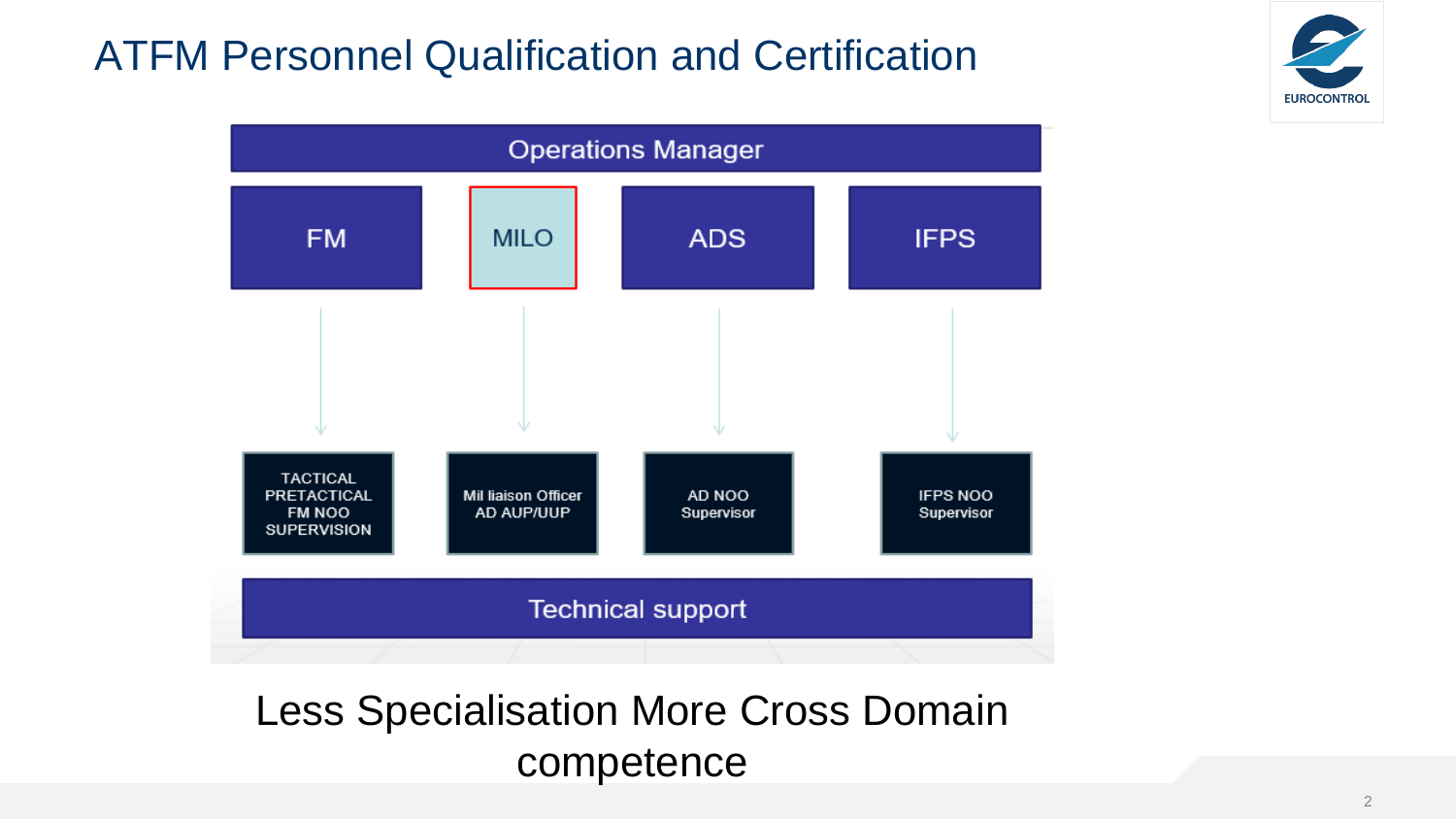

### **Different types Training**

### Induction/Conversion

#### For new entrants and those changing disciplines

- In depth training Plan:
- Classroom followed by OJT
- Assessment and Checkout
- Varies in length depending upon discipline
- More cross domain training

#### **Ongoing Training**

#### For all operational staff

- Release training: New Software release (twice in a year)
- Refresher : For issues identified as general weakness
- Remedial : Person specific based on LCA assessments or identified issue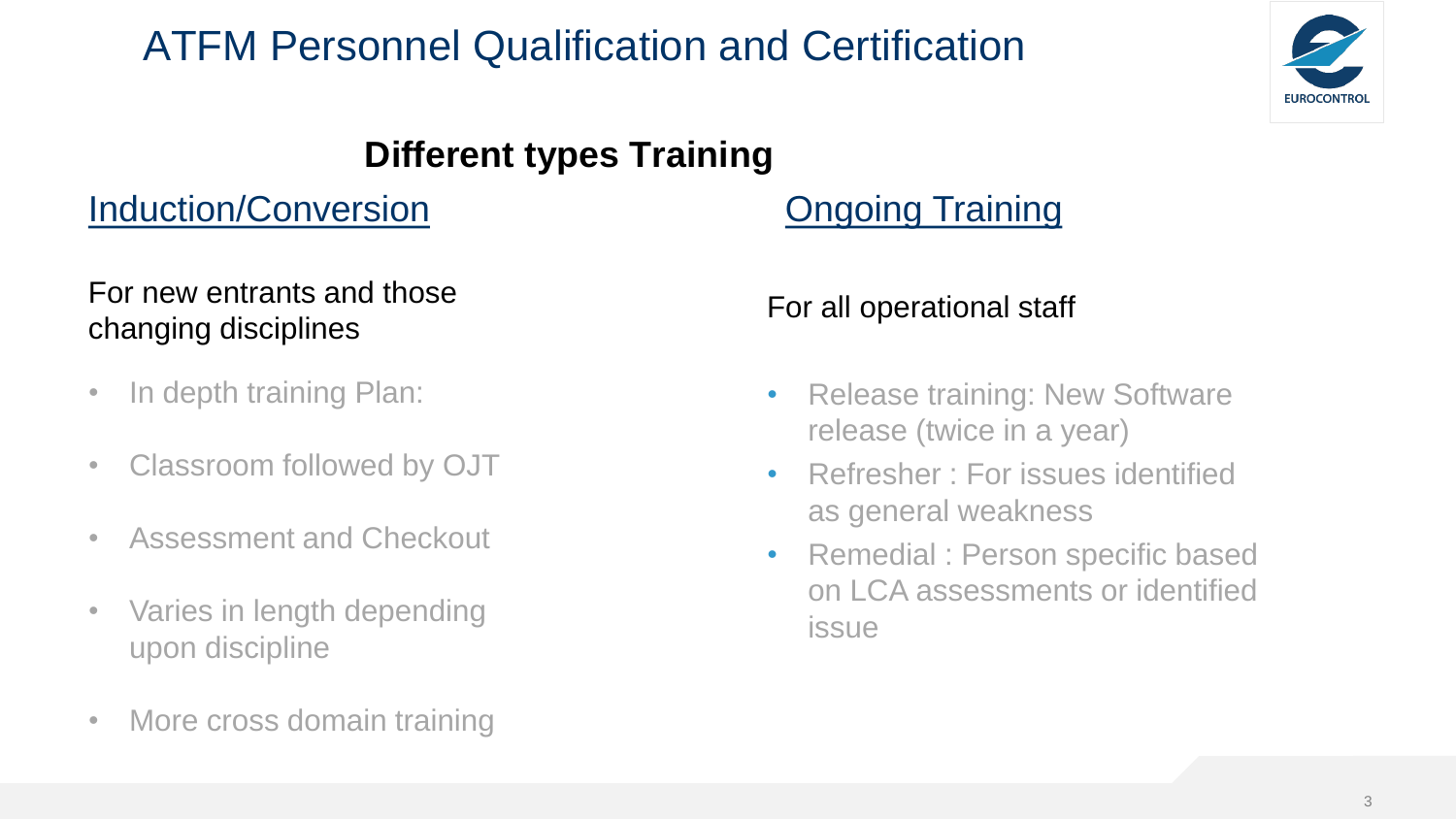

How is the training designed?

- Tasks and responsibilities
- Training objectives
- Training syllabus
- Training + assessment



**AIR TRAFFIC PACITY MANAGEMENT OPERATIONS ATFCM USERS MANUAL** 



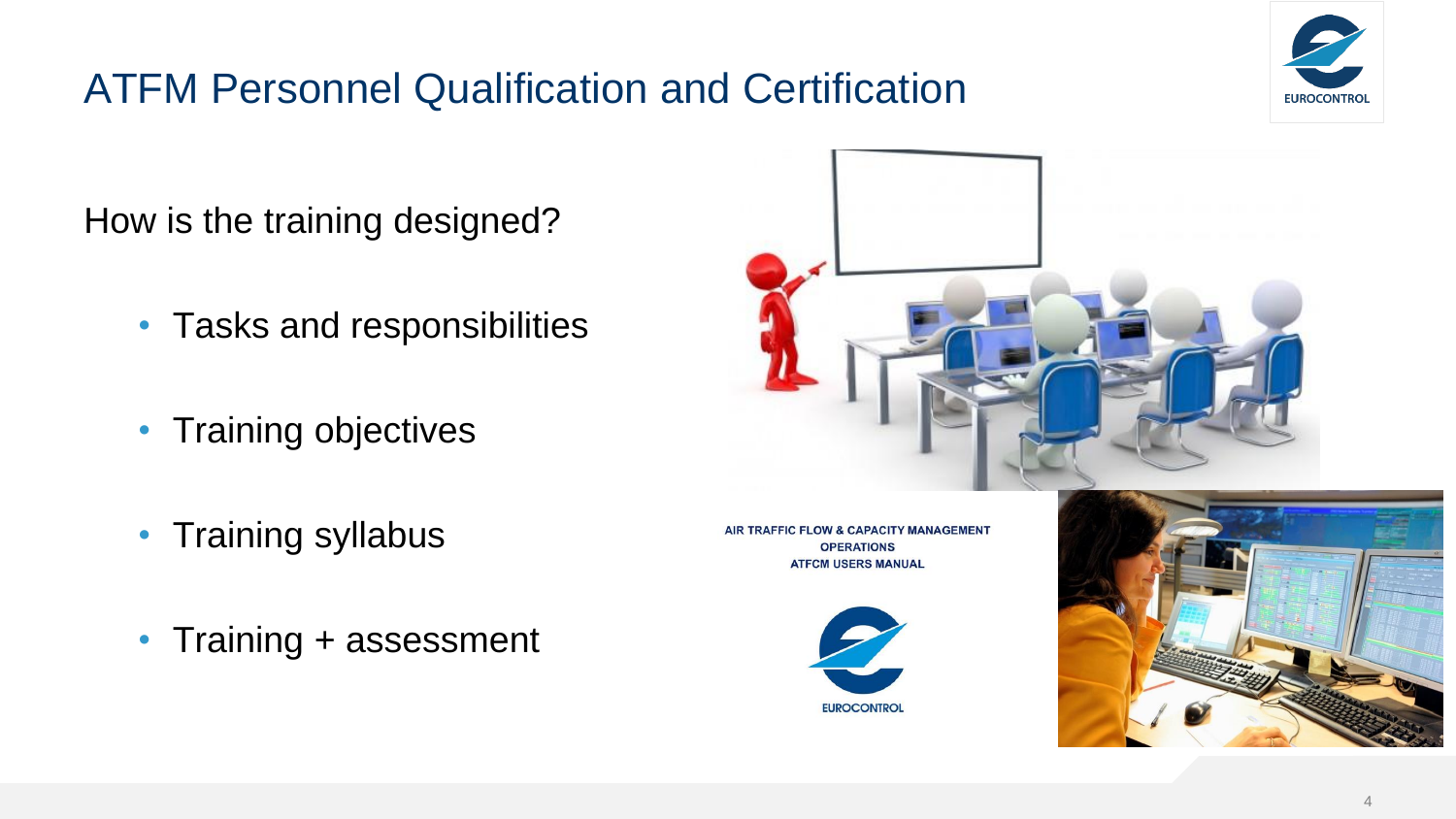- Training Assessments:
	- NM NOS Question Bank
	- NM NOS training Document (personal files)
	- CBT computer based training and testing
	- Practical Validation Report
	- Certificate of competency





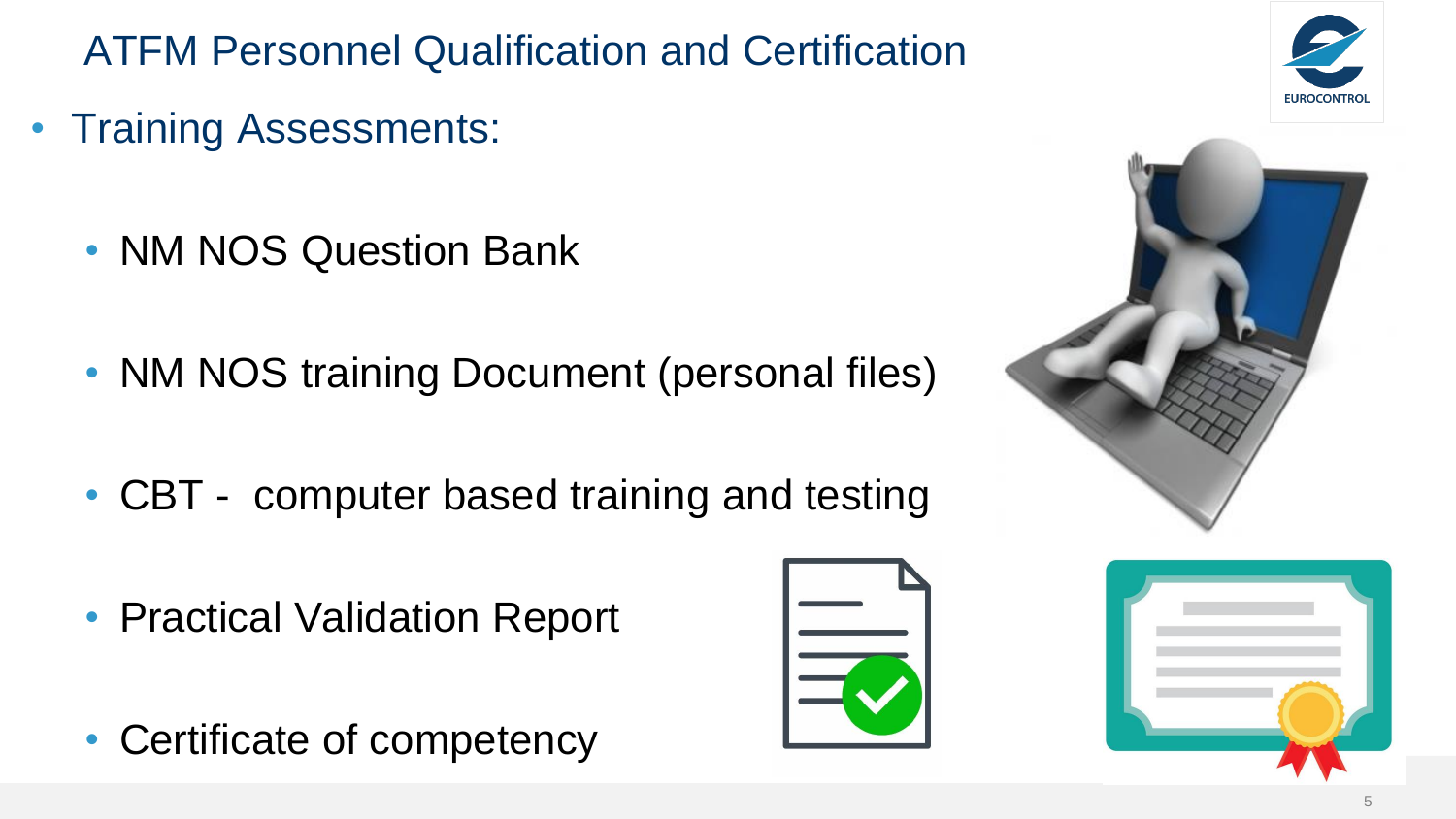Local competency assessors: LCA are assigned for every qualification Experienced staff Competency assessment qualification.

Operational staff are checked: Continuously – daily monitoring Yearly – competency files updates Occasionally (after long absence) Based on feedback from post operations/incident investigations

**Just Culture= No blame**





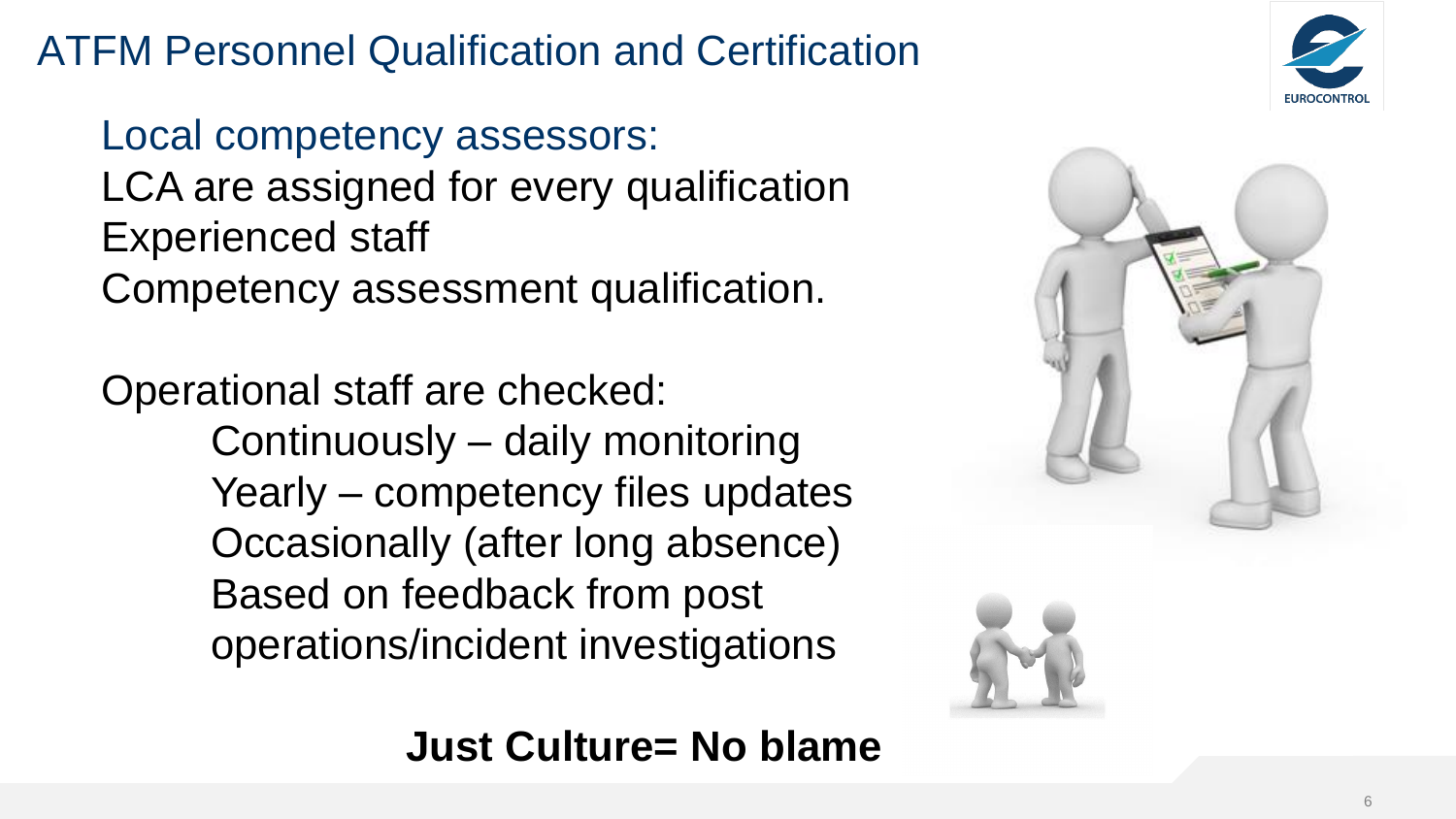## Ongoing training- Increasing awareness-Developing staff

- Environmental awareness
- **Safety**
- Communication, Navigation, **Surveillance**
- EU Regulation
- **Network Operations Training**
- Tailored training activities on future developments





A Single Sky in Europe





**SESA**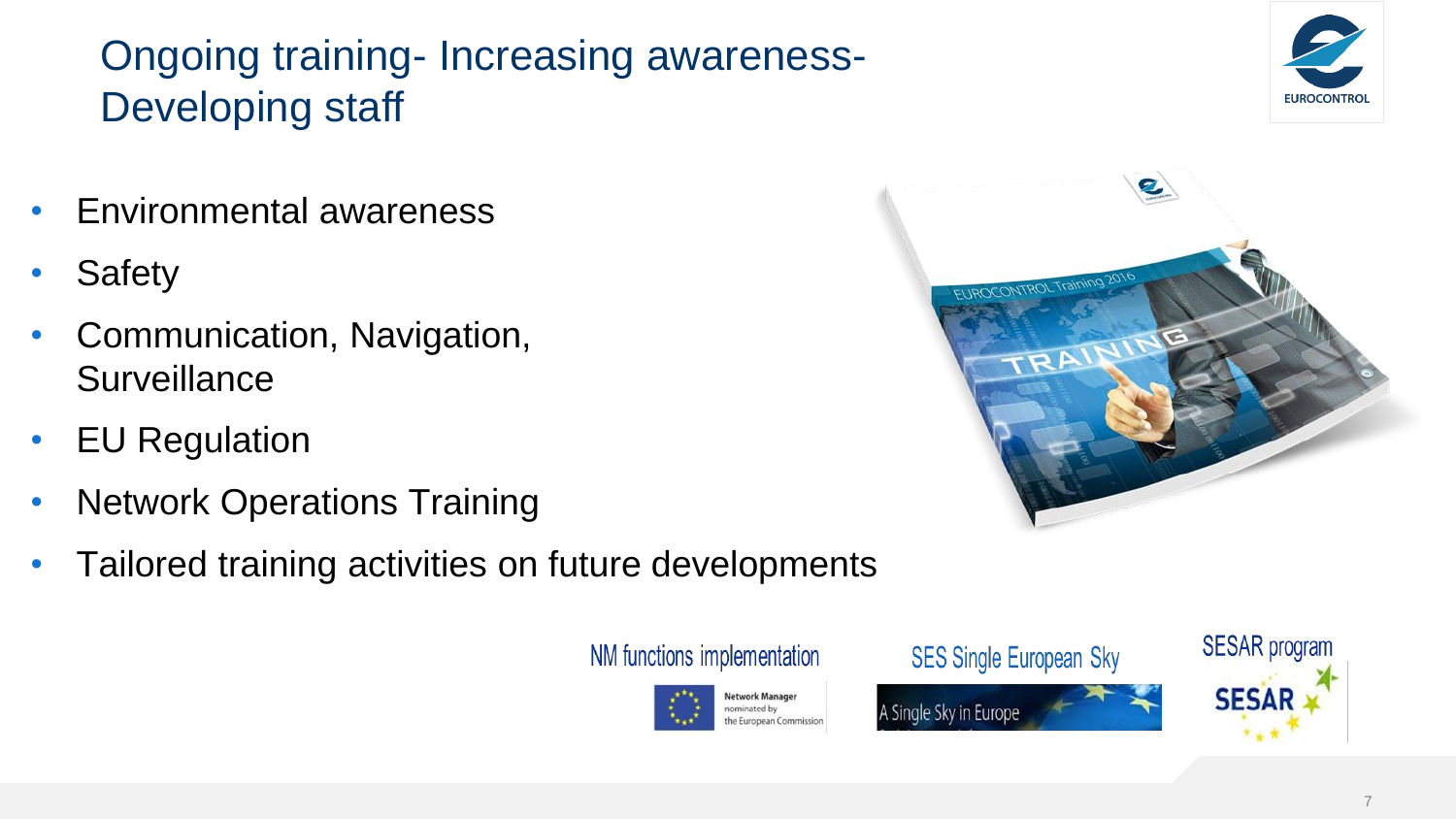

Provision of training courses for external stakeholders

For ANSP's – FMPs

For AO's: Message and procedures.

Many now on You Tube and on line.

User Pays principle for organised courses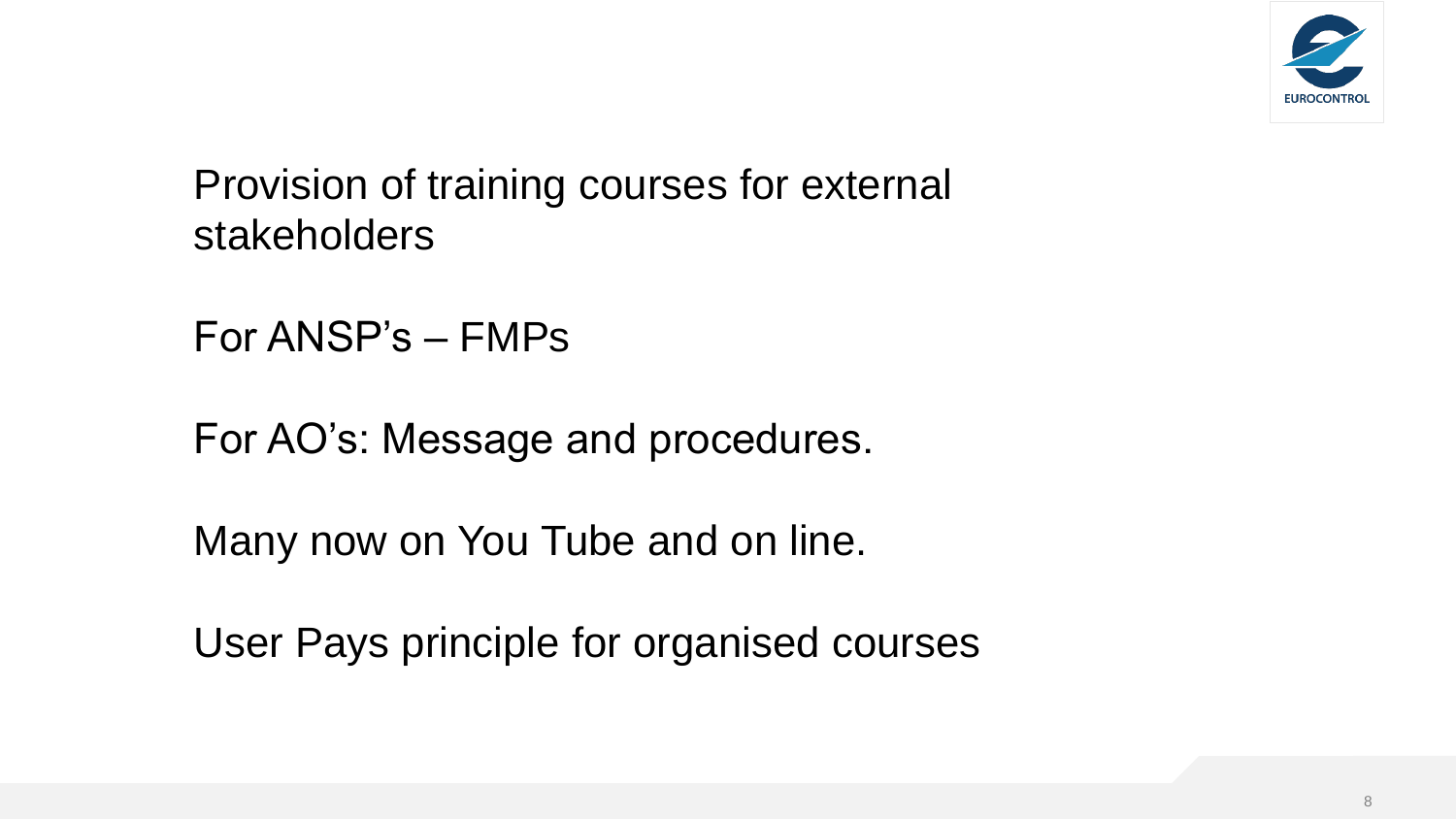